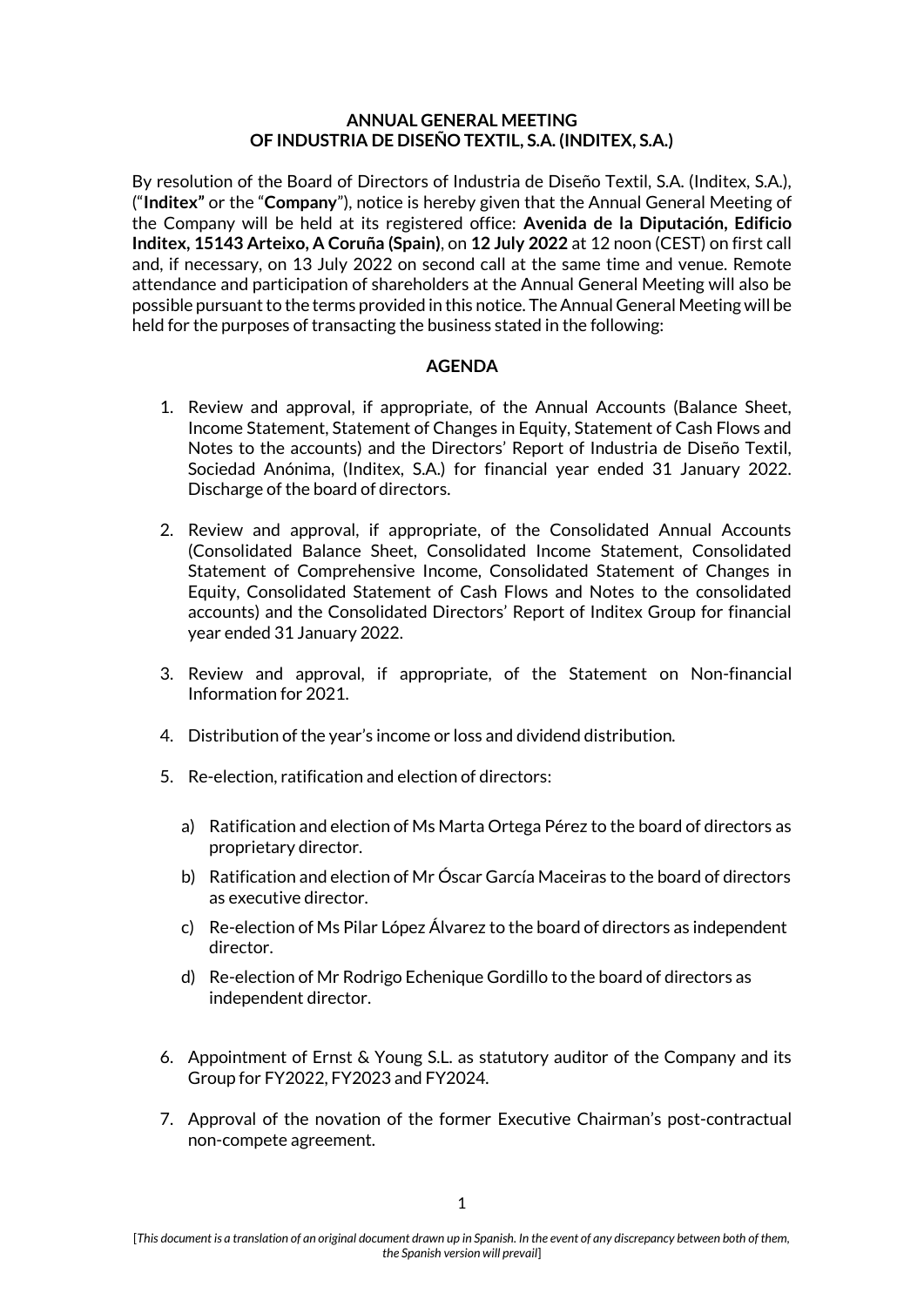- 8. Amendment to the Directors' Remuneration Policy for FY2021, FY2022 and FY2023.
- 9. Advisory vote (say on pay) on the Annual Report on Remuneration of Directors.
- 10. Granting of powers to implement resolutions.
- 11. Reporting to the Annual General Meeting on the amendments to the Board of Directors' Regulations.

# **Supplement to the Notice and proposed resolutions with their rationale**

Shareholders holding at least 3% of the share capital may request the publication of a supplement to this notice of the Annual General Meeting, adding one or more agenda items provided that, however, such new items are duly supported by the rationale thereof or, where appropriate, by a substantiated proposal for a resolution. A certified notice of such request (addressed to the "General Counsel's Office") must be received at the company's registered office within 5 days of publication of this notice.

In turn, shareholders holding the above referred percentage may submit within the above referred term duly substantiated proposals for a resolution on items already included or which must be included on the agenda, pursuant to the terms of section 519 of the Revised Text of the Companies Act, approved by *Real Decreto Legislativo* 1/2010 of 2 July (LSC [*e*]).

Section 8.4 of the Regulations of the General Meeting of Shareholders, available on the corporate website, sets out the specific procedures for the exercise of such rights.

# **Documents available to the shareholders and right to information**

In accordance with the provisions of the Companies Act, the Articles of Association and the Regulations of the General Meeting of Shareholders, shareholders shall have the right to examine the following documents at the Company's registered office, visit the Company's website [\(www.inditex.com\)](http://www.inditex.com/) and/or request delivery or dispatch thereof, free of charge:

- 1.- Agenda.
- 2.- Notice of the Annual General Meeting.
- 3.- The full text of the proposed resolutions regarding all agenda items.

4.- The Annual Accounts and the Directors' Report of Industria de Diseño Textil, S.A. (Inditex, S.A.) and the Consolidated Annual Accounts and Consolidated Directors' Report of the Inditex Group for financial year 2021 that include the Statement on Non-financial Information, and the respective Auditor's Reports.

5.- The statement of Directors' responsibilities regarding the contents of Inditex's individual annual accounts and the consolidated annual accounts of the Inditex Group, pursuant to the provisions of section 118 of the revised text of the Securities Market Act, approved by *Real Decreto Legislativo* 4/2015, of 23 October.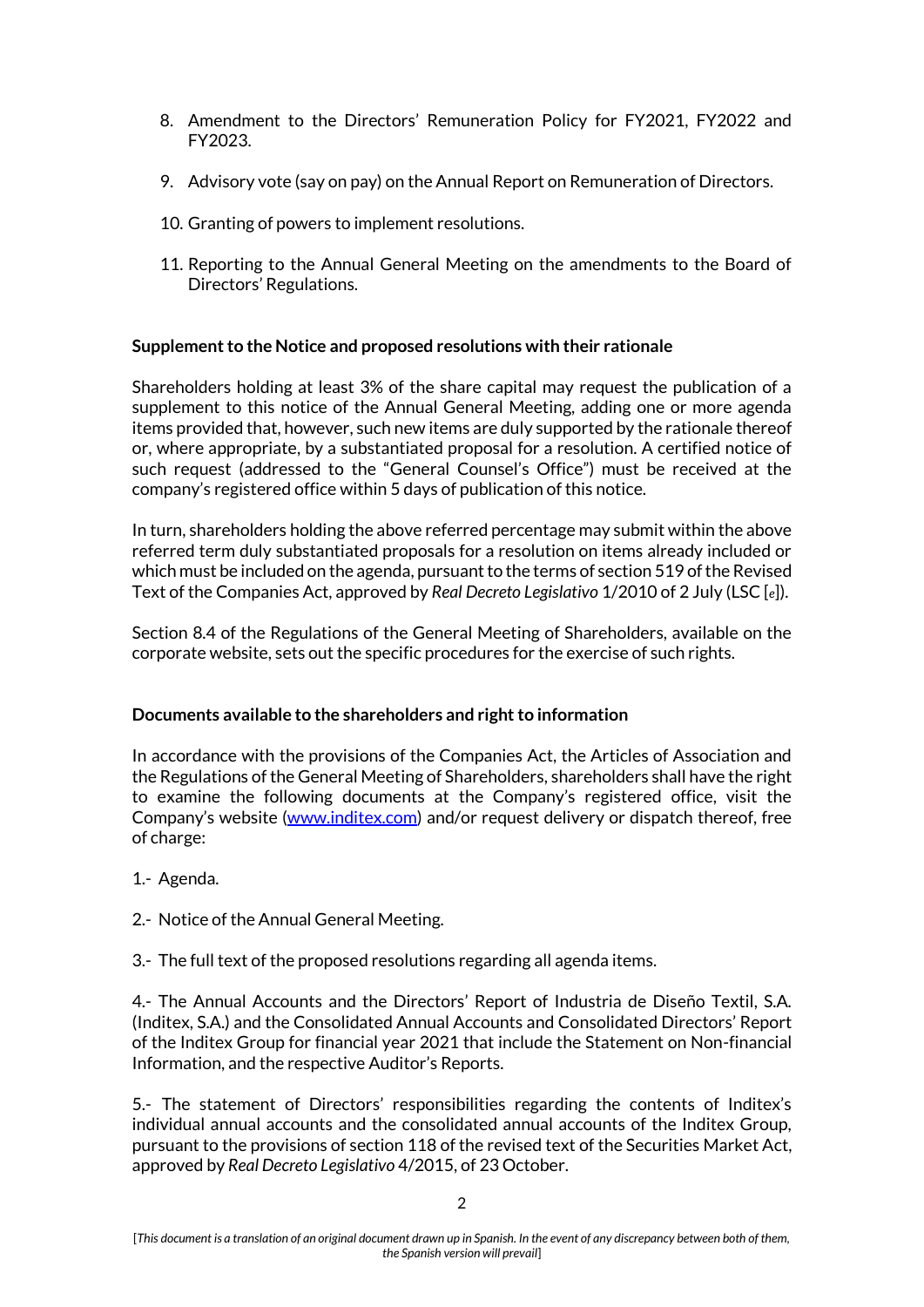6.- The report of the Nomination Committee on the analysis of the needs of the company and the competences required by the board of directors, prior to the selection of directors, pursuant to Recommendation 14 of the Good Governance Code of Listed Companies.

7.- The report of the Nomination Committee on the proposal to ratify and elect Ms Marta Ortega Pérez to the board of directors as proprietary director that the Board of Directors submits to shareholders at the Annual General Meeting.

8.- The report of the Nomination Committee on the proposal to ratify and elect Mr Óscar García Maceiras to the board of directors as executive director, that the Board of Directors submits to shareholders at the Annual General Meeting.

9.- The proposals drawn up by the Nomination Committee on the re-election of Ms Pilar López Álvarez and Mr Rodrigo Echenique Gordillo to the Board of Directors, as nonexecutive independent directors that the Board of Directors submits to shareholders at the Annual General Meeting.

10.- The explanatory report issued by the Board of Directors evaluating the competence, experience and merits of Ms Marta Ortega Pérez and Mr Óscar García Maceiras, whose ratification and election to the Board of Directors as proprietary and executive director, respectively, is submitted to shareholders at the Annual General Meeting, and of Ms Pilar López Álvarez and Mr Rodrigo Echenique whose re-election to the board as independent directors is submitted to shareholders at the Annual General Meeting.

11.- The report of the Audit and Compliance Committee on the proposal for the appointment of the company's statutory auditor, which is submitted as agenda item 6.

12.- The report of the Board of Directors regarding agenda item 7, on the proposal for the approval of the novation of the former Executive Chairman's post-contractual noncompetition agreement.

13.- The draft text of the Directors' Remuneration Policy for FY2021, FY2022 and FY2023, the amendment of which is submitted to shareholders at the Annual General Meeting under agenda item 8.

14.- The explanatory report of the Remuneration Committee regarding agenda item 8 on the amendment to the Directors' Remuneration Policy for FY2021, FY2022 and FY2023.

15.- The Annual Report on the Remuneration of Directors for financial year 2021, subject to advisory vote (say on pay) under agenda item 9.

16.- The report of the Board of Directors regarding agenda item 11, relating to the amendments to the Board of Directors' Regulations which were approved by the Board of Directors in the meeting held on 12 May 2022.

17.- The Annual Corporate Governance Report for financial year 2021.

18.- The required forms to vote by proxy and cast absentee vote.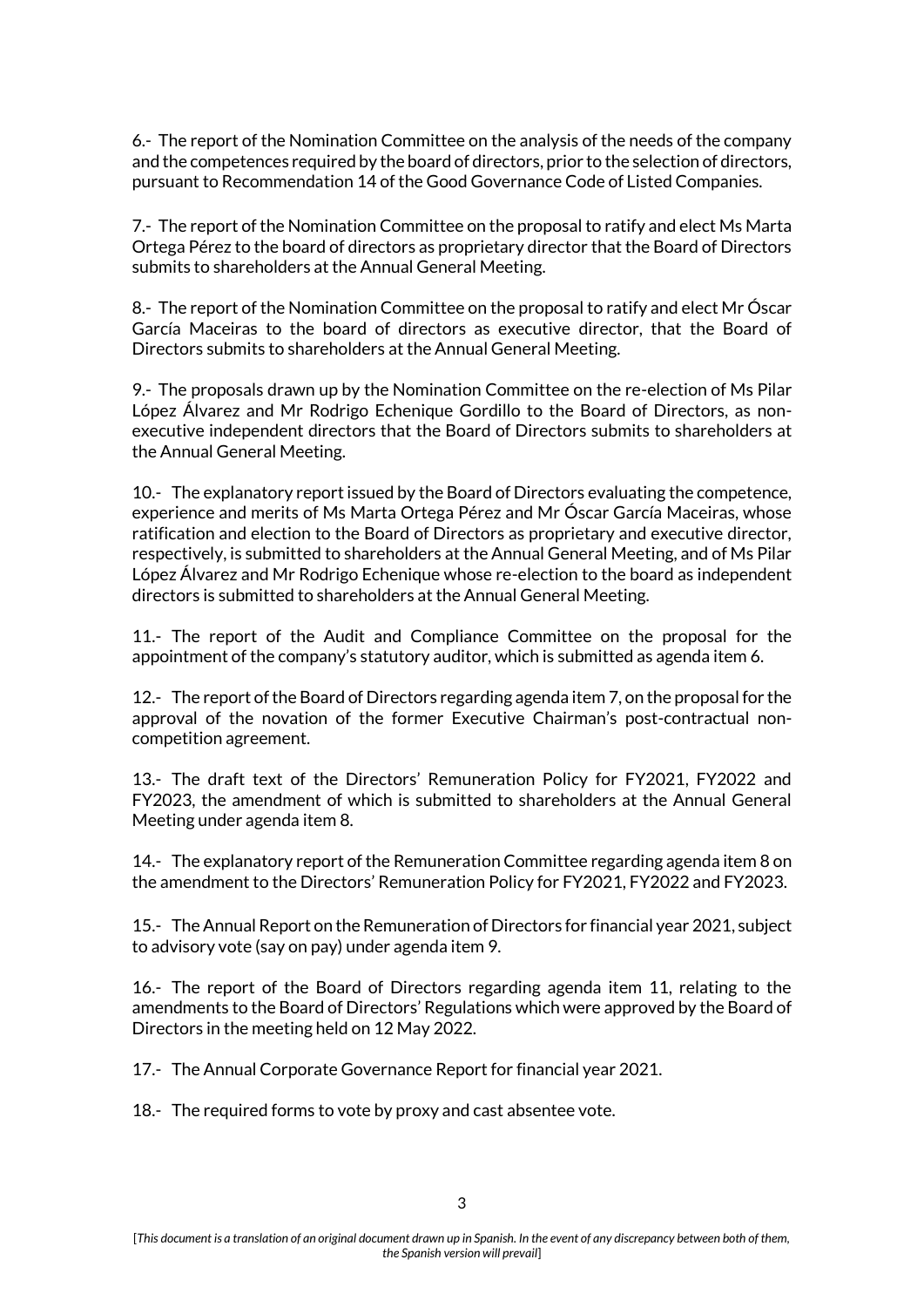19.- The rules on the exercise of the rights to vote by proxy and cast absentee vote provided in the document headed "Internal Regulations on Absentee Voting and Proxygranting through Distance Communication Means".

20.- The rules on remote attendance provided in the document headed "Internal Regulations on Remote Attendance".

21.- The total number of shares and voting rights as at the date of the notice.

22.- The document with the FAQ raised by shareholders on the Annual General Meeting and their answers.

Pursuant to the Good Governance Code of Listed Companies, the following documents shall be posted on the corporate website [\(www.inditex.com\)](http://www.inditex.com/) early in advance before the Annual General Meeting is held:

23.- The Annual Report on the proceedings of the Audit and Compliance Committee for financial year 2021.

24.- The Annual Report on the proceedings of the Nomination Committee for financial year 2021.

25.- The Annual Report on the proceedings of the Remuneration Committee for financial year 2021.

26.- The Annual Report on the proceedings of the Sustainability Committee for financial year 2021.

27.- The Report of the Audit and Compliance Committee on the independence of the statutory auditor.

28.- The Report of the Audit and Compliance Committee on related-party transactions carried out in 2021.

29.- 2021 Annual Report.

Pursuant to the provisions of sections 197 and 520 LSC, as of the date hereof and until the 5<sup>th</sup> day (inclusive) prior to the date scheduled for the Annual General Meeting to be held (i.e., 7 July 2022 if the Annual General Meeting is held on first call, or 8 July 2022 if it is held on second call), shareholders may request in writing from the Board of Directors any information or clarifications they may deem necessary, or raise in writing the questions they may think appropriate, regarding (i) agenda items, (ii) the information made available to the public released by the Company to the National Securities Market of Spain (CNMV) since 13 July 2021, date on which the last Annual General Meeting was held, and (iii) the auditor's reports on the individual Annual Accounts and Directors' Report of Inditex, S.A., and the consolidated Annual Accounts and consolidated Directors' Report of the Inditex Group for financial year 2021, ended 31 January 2022. For these purposes, shareholders may contact the "Shareholders' Office" [postal address: Avenida de la Diputación, Edificio Inditex, 15143 Arteixo, A Coruña, (Spain); Fax no.: +34 981 185 365 and e-mail: accionistas@inditex.com]. Shareholders attending in person or remotely may also request information and/or clarifications on the above listed issues in the course of the Annual General Meeting.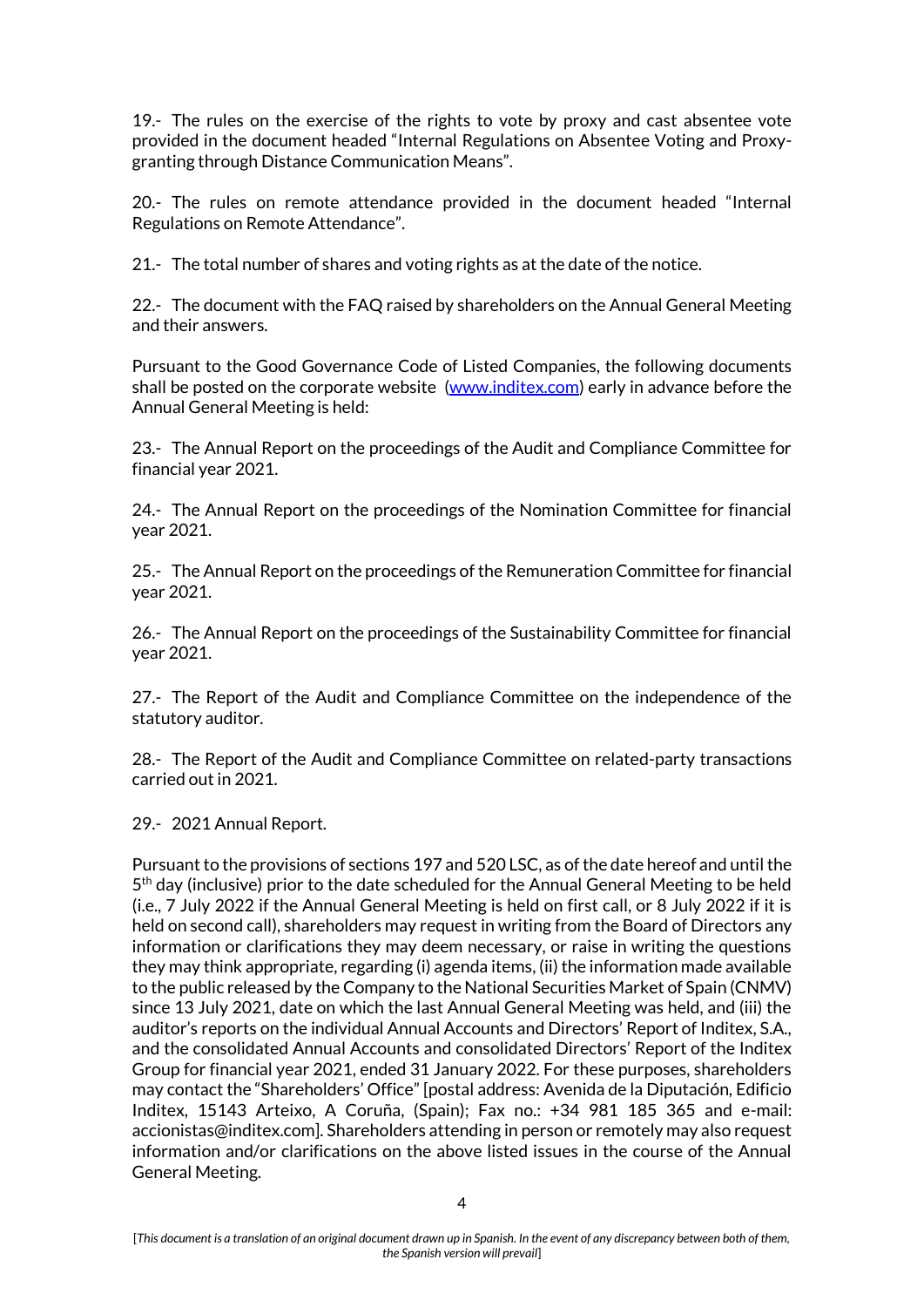Valid requests for information, clarifications or questions raised in writing by the shareholders, as well as the answers from the Board of Directors shall be included on the Company's website. Where, prior to the raising of a specific question, the information requested by any shareholder is available in a clear, express and direct manner on the Company's website [\(www.inditex.com\)](http://www.inditex.com/), the answer of the Board of Directors may merely refer to the above mentioned information.

Likewise, pursuant to the provisions of section 539.2 LSC, an Electronic Shareholder Forum is available on the corporate website (www.inditex.com), which use shall meet its statutory purpose and adjust to the guarantees and use guidelines provided by the Company, and which may be accessed with all due guarantees by any duly qualified shareholder and groups of shareholders.

The Company will make available to seniors and people with disability who so request the necessary means so that they may exercise their right to information before the Annual General Meeting is held.

### **Right to attend**

Every holder of any number of shares registered in their name with the registers of any entities participating in "Sociedad de Gestión de los Sistemas de Registro, Compensación y Liquidación de Valores, S.A.U." (Iberclear) [*Spanish Central Securities Depositary in charge of the Register of Securities, and the Clearing and Settlement of all trades*], at least 5 days prior to the date scheduled for the Annual General Meeting to be held, (that is, 7 or 8 July 2022, depending on whether the Annual General Meeting is held on first call or on second call respectively) (the Record Date), who remain the holders of such shares as at the date the Annual General Meeting is held and, who are up to date in the payment of calls on unpaid capital, may attend the Annual General Meeting.

In order to exercise their right to attend, shareholders shall have the pertaining attendance card issued in their name stating the number of shares held and the class thereof, as well as the number of votes they are entitled to cast. Said attendance card shall be issued by the pertaining entity entrusted with the accounting register to such shareholders who provide evidence that their shares have been registered in the aforementioned register by the Record Date.

On the day and at the venue where the Annual General Meeting is to be held, and starting one hour before the scheduled time for the meeting to begin, shareholders may produce their respective attendance or proxy cards to any member of the staff charged with the register of shareholders together with proof of identity. No attendance or proxy cards produced after the hour scheduled for the Annual General Meeting to begin will be accepted.

The Company will take appropriate measures to facilitate access and participation at the Annual General Meeting of attendees with reduced mobility, who can attend the event accompanied. The person coming with them will attend as guest.

Likewise, sign language interpretation and audio description services will be offered in streaming to visually or hearing impaired shareholders or proxy holders who wish to attend and participate at the AGM, to better follow it. They will be entitled to raise questions and cast their vote via the remote attendance means made available to them.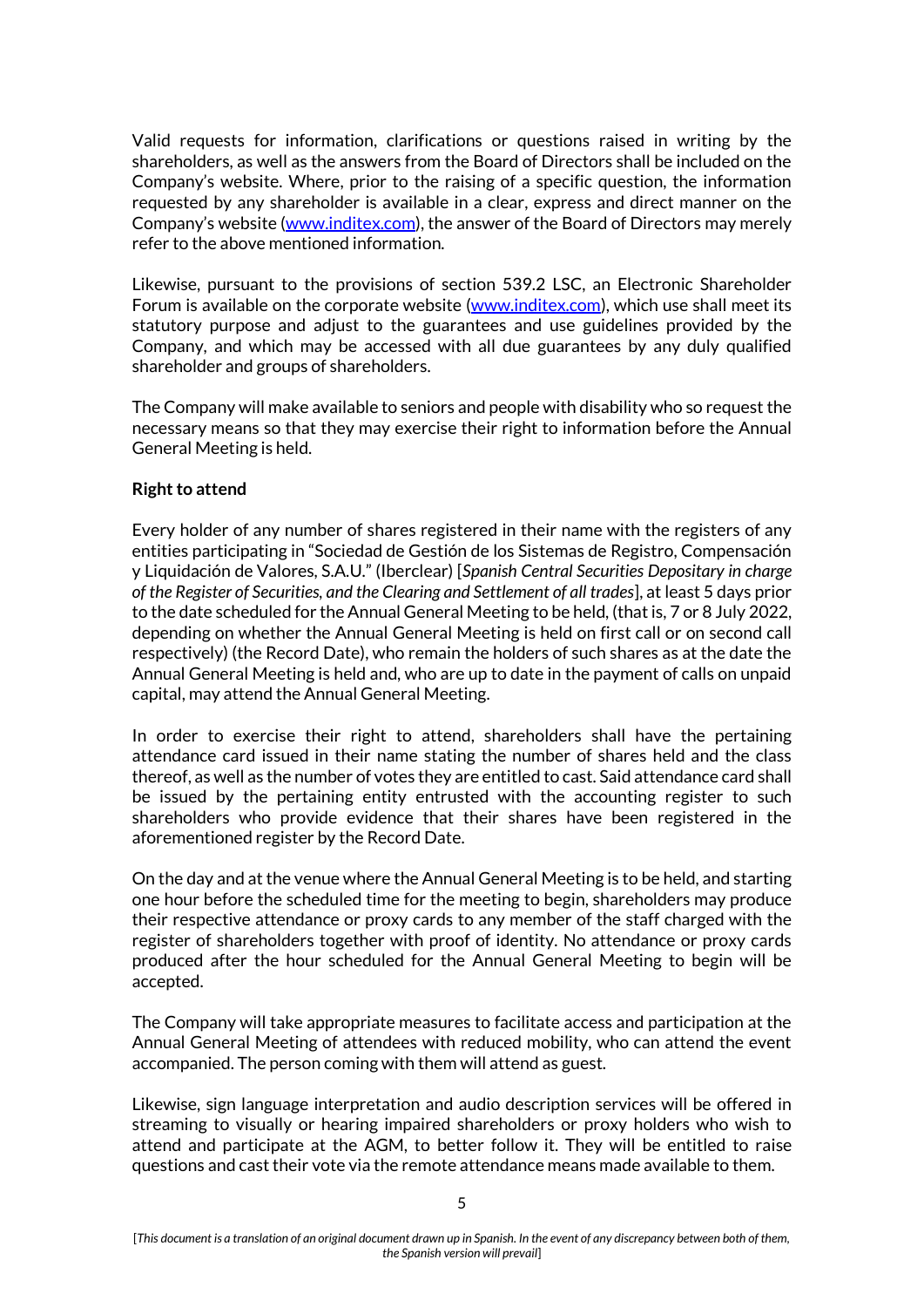### **Proxies**

Any shareholder may be represented at the Annual General Meeting by a proxy holder, whether or not a shareholder, pursuant to the requirements and provisions of statute, the Articles of Association (article 17) and the Regulations of the General Meeting of Shareholders (section 12), by means of the proxy form printed on the attendance card issued by the entity where they have their shares deposited. Alternatively, any shareholder wishing to vote by proxy through the "*Proxy and Absentee Voting Card*" form made available by the Company, shall download from the corporate website (www.inditex.com*)*the "P*roxy and Absentee Voting Card*" which is found in the space headed "*AGM 2022*" in the "*Complianc*e" section "*Corporate Governanc*e", "*AGM"* area, print it, fill it out and sign it in the space headed "*Proxy-granting*". Such card shall be produced together with the above referred attendance card, duly signed under their hand.

Proxies granted may be produced by proxy holders on the day and at the venue where the Annual General Meeting is to be held, or alternatively, they may be sent in advance by shareholders, either by post or by courier to the following address: Industria de Diseño Textil, S.A. (Inditex, S.A.), Shareholders' Office, Avenida de la Diputación, Edificio Inditex, 15143 Arteixo, A Coruña (Spain).

Likewise, such card may be delivered, duly filled out and signed, at the participant in the Spanish Central Securities Depositary in charge of the Register of Securities, and the Clearing and Settlement of all trades (Iberclear) where shareholders have their shares deposited so that such entity would send the card to the Company, timely and in due form.

Proxy holders must also fill out and sign where indicated, as the case may be, in the above referred card. At any rate, the Chair of the AGM may, on the same day it is held, urge the proxy holder to evidence such proxy.

Proxies may also be granted through distance communication means electronically using the platform available on the Company's website ([www.inditex.com](http://www.inditex.com/)*), ("Compliance" section, "Corporate Governance", "AGM 2022"),* following the rules and directions provided therein for such purposes. In order to duly guarantee the authenticity and integrity of electronic communications, the following must be available (i) a current recognized electronic certificate, pursuant to the terms of Act 6/2020 of 11 November relating to certain aspects of electronic trust services, issued by the Spanish Public Certification Authority (CERES), reporting to the Fábrica Nacional de Moneda y Timbre y Real Casa de la Moneda (FNMT-RCM) [*Currency and Stamp National Factory and Spanish Mint*]; (ii) an electronic National Identity Card (eDNI), or (iii) a set of user/password credentials that shareholders will receive by email, having previously filled out the relevant password request form using the platform available on the corporate website, and once their identity and status as shareholder has been established.

Shareholders granting proxy remotely, either by post or by email, undertake to notify the appointed proxy holder of the proxy granted. Where proxy is granted to a director of the Company, this notice shall be deemed to have been given upon receipt by the Company of said notice of proxy-granting, and in such case proxy holder shall be released from the obligation of identifying himself/herself, as provided in the next paragraph.

On the day and at the venue where the Annual General Meeting is to be held, the appointed proxy holders shall identify themselves with their national ID card, national ID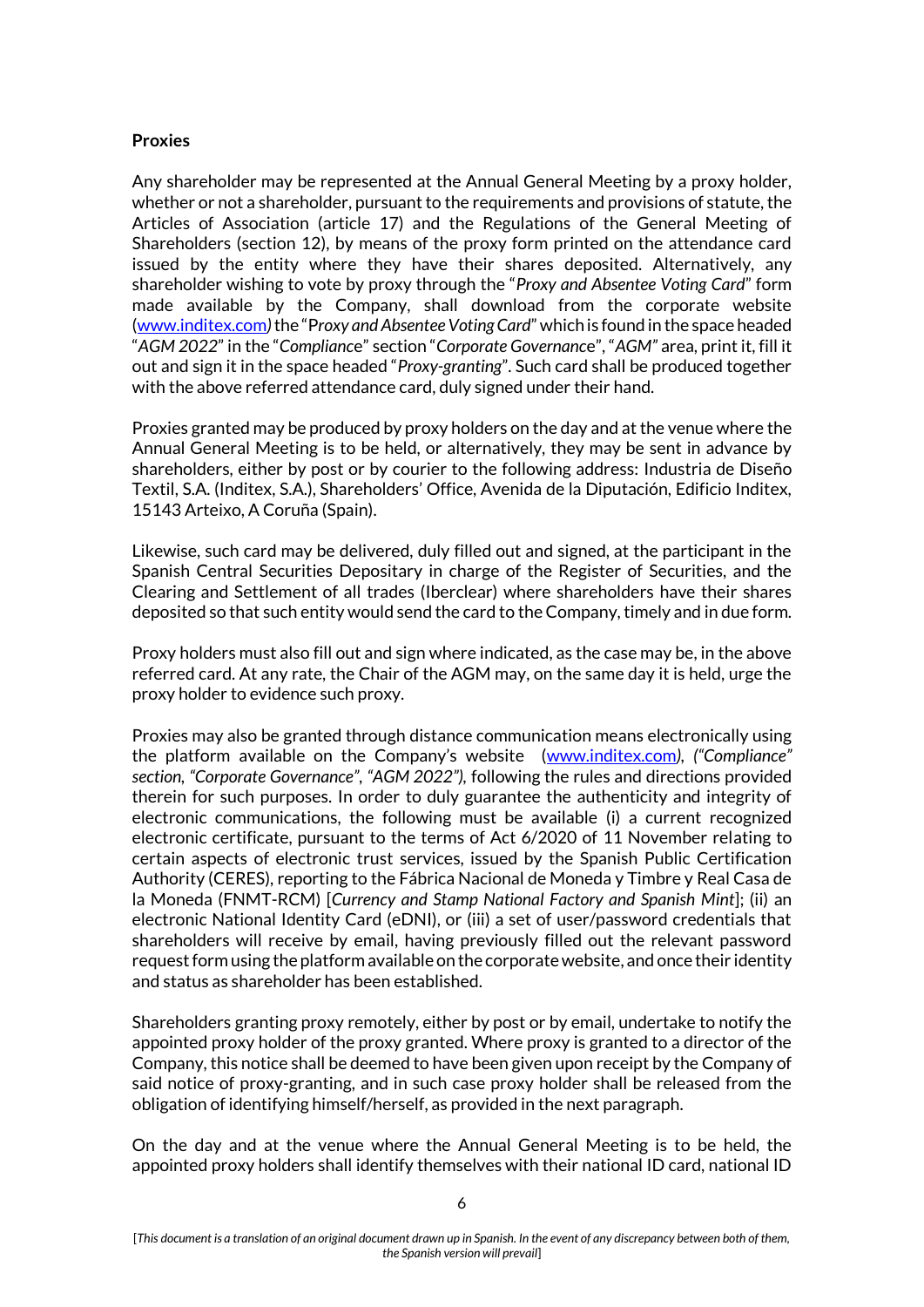card for foreigners or passport. Should proxy have been granted through distance communication means, the appointed proxy holder shall produce, in addition to the foregoing, a printed copy of the proxy granted by post or by e-mail. With regard to proxy holders of shareholders who are legal persons, they must also produce a scanned copy of the document in support of the authorities to represent the legal entity shareholder.

Shareholders may not be represented by more than one proxy holder, except as otherwise provided by statute or by the Regulations of the General Meeting of Shareholders. Likewise, proxy holders may only exercise the voting right of their proxy grantors by attending the Annual General Meeting, either in person or remotely..

Shareholders attendance at the Annual General Meeting, whether in person or remotely, or having cast an absentee vote, shall have the effect of revoking the proxy granted, irrespective of the date on which it was granted.

# **Absentee Voting**

Shareholders may exercise their vote in respect of the items on the agenda of the Annual General Meeting in advance, through distance communication means, pursuant to the provisions of the Companies Act, the Articles of Association (article 20) and the Regulations of the General Meeting of Shareholders (section 24). The following means shall be deemed to be valid for advance voting purposes:

### (a) Electronic means:

Votes by electronic means must be cast via the platform made available for such purpose on the company's website [\(www.inditex.com](http://www.inditex.com/)), ("*Shareholders and Investors", "Corporate Governance", "AGM"* section"), following the rules and directions therein provided. In order to duly guarantee the authenticity and integrity of electronic communications, some of the digital identification supports referred to above with regard to proxy granting through distance communication means electronically must be available .

(b) By post:

To cast absentee vote by post, shareholders must fill out and sign the space headed "*Absentee Voting"* in the attendance card printed by the participant in the Spanish Central Securities Depositary in charge of the Register of Securities, and the Clearing and Settlement of all trades (Iberclear) where they have their shares deposited. Once they have filled out and signed under their hand where indicated the above referred "*Absentee Voting*" space, shareholders may send such card by post or by courier to the following address: Industria de Diseño Textil, Sociedad Anónima (Inditex, S.A.), Shareholders' Office, Avenida de la Diputación, Edificio Inditex, 15143 Arteixo, A Coruña (Spain). Likewise, they may deliver the card duly filled out and signed at the participant in the Spanish Central Securities Depositary in charge of the Register of Securities, and the Clearing and Settlement of all trades (Iberclear) where they have their shares deposited, so that it would send it to the Company, timely and in due form.

Where the "*Absentee Voting*" space is not included in the attendance card issued by the participant in the Spanish Central Securities Depositary in charge of the Register of Securities, and the Clearing and Settlement of all trades (Iberclear), or where shareholders should wish to use the "Proxy and Absentee Voting Card" form made available by the Company, shareholders who wish to cast their vote through distance communication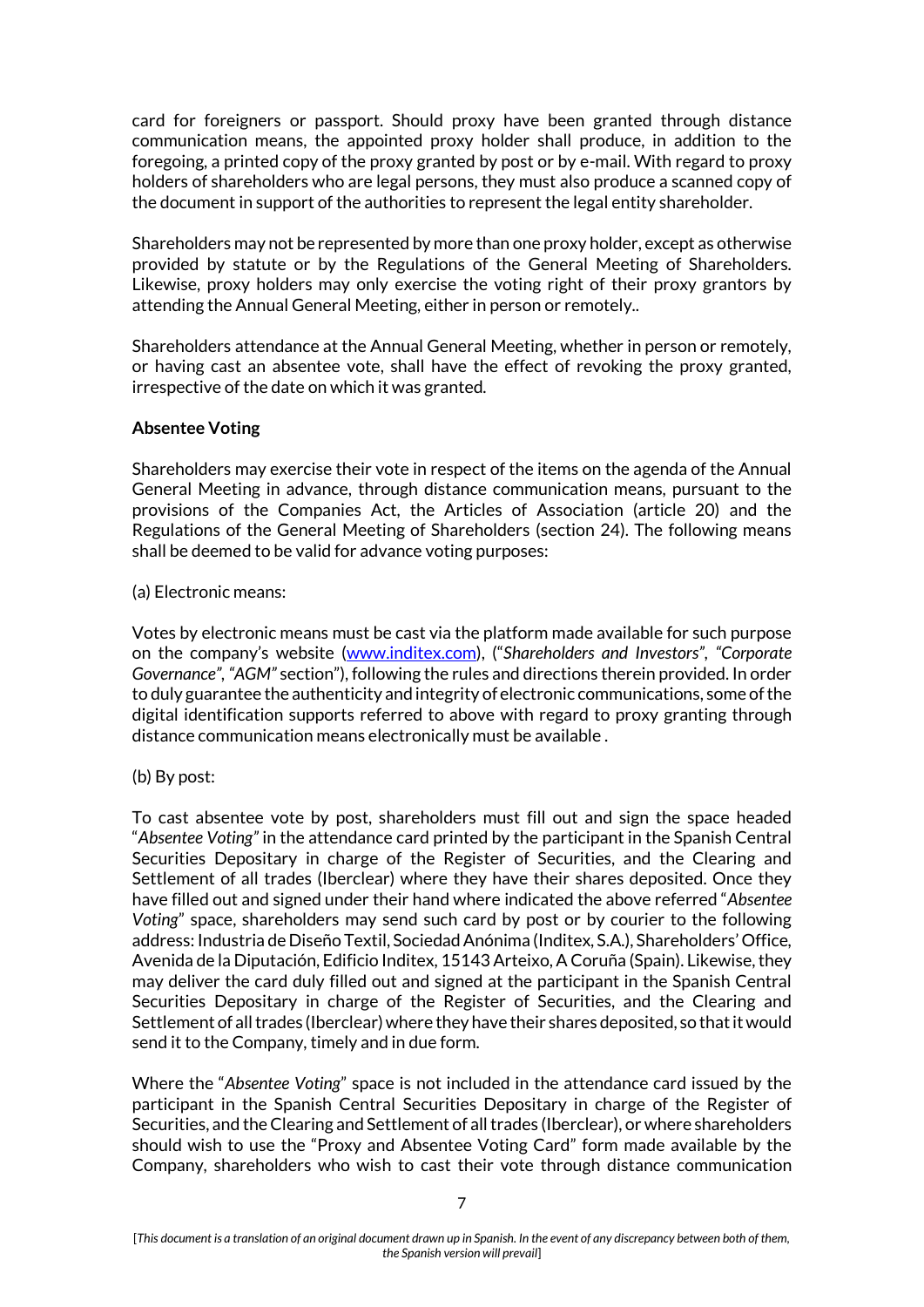means by post should download from the corporate website (www.inditex.com) the "*Proxy and Absentee Voting Card*", found under the space headed "*AGM 2022*", print it, fill it out and sign it in the "*Absentee voting by Post*" space. Subsequently, they must send it to the address above, together with the above mentioned attendance card issued by the entity where they have their shares deposited, duly signed under their hand, or deliver both documents at the entity participant in the Spanish Central Securities Depositary in charge of the Register of Securities, and the Clearing and Settlement of all trades (Iberclear) where they have their shares deposited, so that it sends them timely and in due form to the Company.

### Rules on absentee voting and proxy-granting by distance communication means

Pursuant to the provisions of the Companies Act, the Articles of Association (articles 17 and 20) and the Regulations of the General Meeting of Shareholders (sections 12 and 24), the basic rules regarding absentee voting and proxy-granting by distance communication means are hereunder reproduced:

i) **Absentee votes and proxies granted by distance communication means** (whether electronic or by post) **shall be received** at the Company twenty-four (24) hours in advance of the time scheduled for the Annual General Meeting to be held on first call, that is **by 12 noon (CEST) on 11 July 2022**.

ii) Voting and proxy-granting services by electronic means shall be **made available** to shareholders **as of 23 June 2022**, inclusive.

iii)Absentee voting shall entail the revocation of the proxy granted through distance communication means, regardless of their respective dates.

iv)Attendance at the Annual General Meeting, either in person or remotely, by any shareholder having previously granted proxy by electronic means or cast absentee vote, shall entail revocation of said proxy or vote.

v)Votes cast by post or by electronic means shall be deemed to be revoked by a dissenting vote subsequently sent.

vi)Where a shareholder would validly grant several proxies, the last one received at the Company shall prevail, irrespective of the method used to grant them.

vii)Shareholders who are legal persons and those who are non-residents of Spain shall refer to the Company to see whether it would be possible to adapt to their situation with due guarantees the absentee voting and proxy-granting by distance communication means systems.

viii) Shareholders who are legal persons shall give notice to the Company of any changes or revocation of the powers of their proxy holder. The Company does not accept any liability until said notice is given.

ix) The validity of any proxy granted by distance communication means and of any absentee vote cast shall be subject to verifying the status of shareholder by means of the company's Stock Ledger. In the event of any discrepancies between the number of shares reported by the shareholder who grants proxy or casts an absentee vote and the one laid down in the Stock Ledger, the number of shares registered at the latter shall be deemed to be valid for quorum and voting purposes.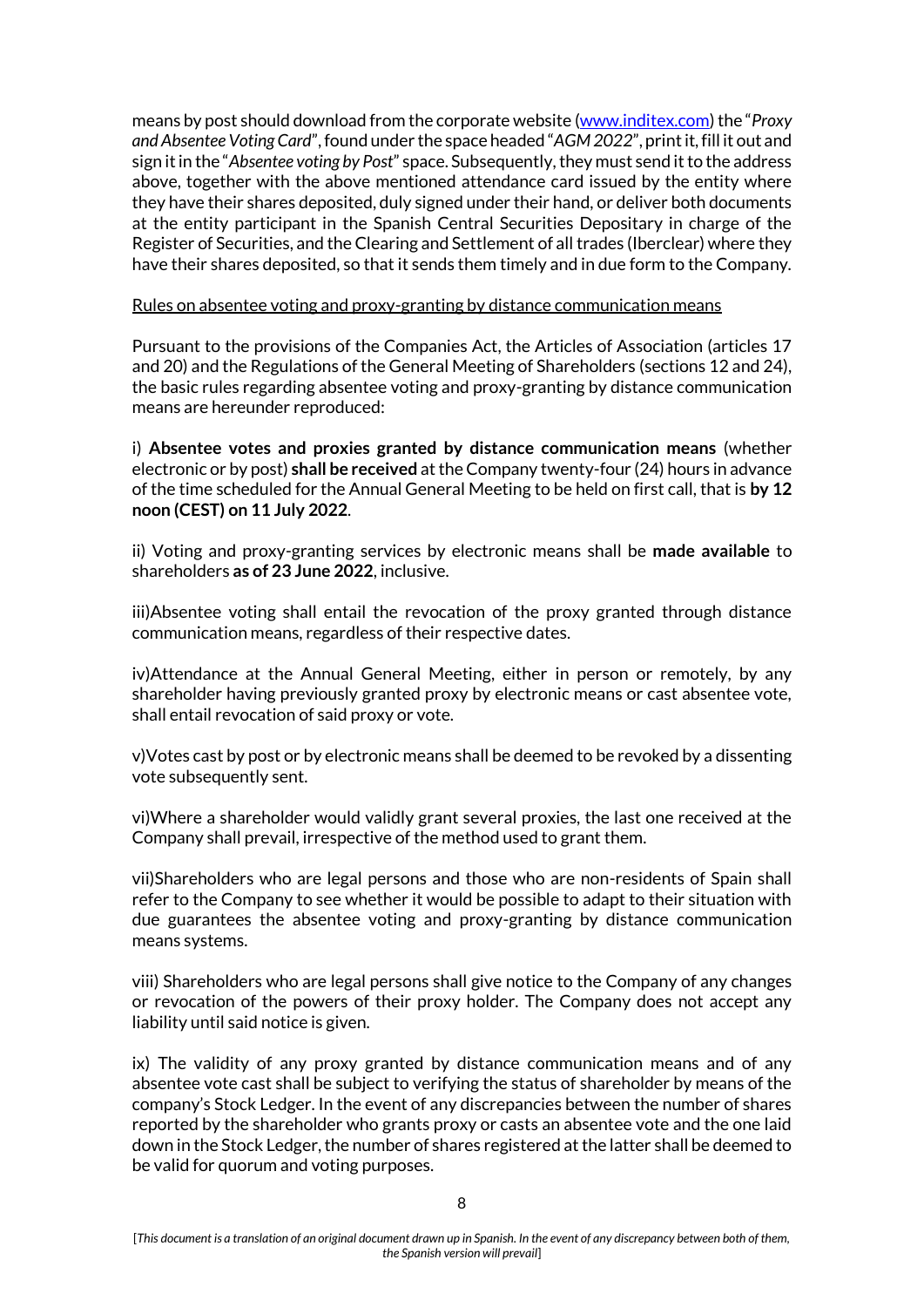x)The Company reserves the right to suspend, amend or cancel the mechanisms for voting and proxy-granting by electronic means for technical or security reasons. The Company shall not be held liable for any damages that shareholders might incur, as the case may be, arising out of any break-downs, line breaks, failures in the Internet connection, malfunction of the Post Office postal service, non-delivery or late delivery by the Spanish Central Securities Depositary in charge of the Register of Securities, and the Clearing and Settlement of all trades (Iberclear) of proxies granted by distance communication means, delivered by the shareholders to such entities, or any other contingencies, beyond the control of the Company, that would hinder or prevent the exercise of the right to cast absentee votes or grant proxy by distance communication means.

### **Remote attendance**

Notwithstanding the terms of the sections above, and pursuant to the provisions set forth in article 15*bis* of the Articles of Association and section 11*bis* of the Regulations of the General Meeting of Shareholders, the Board of Directors of the Company has resolved that shareholders and proxy holders with a right to attend and participate at the Annual General Meeting may also do so remotely, via Internet-enabled devices, allowing remote and real-time connection.

Therefore, and for this purpose, shareholders or proxy holders entitled to attend the Annual General Meeting may exercise their right by remote means, in accordance with the following directions and the guidelines set out in the document headed "Internal Regulations on Remote Attendance", available on the corporate website (www.inditex.com):

# a) Pre-registration:

In order to guarantee the identity of the attendees and the proper exercise of their rights, **shareholders wishing to remotely attend the Annual General Meeting shall pre-register in the platform** made available for such purposes on the corporate website[\(www.inditex.com](http://www.inditex.com/)), ("*Compliance*", "*Corporate Governance*", "*AGM"* section*,* "*AGM 2022*" space), **from 9:00 a.m. (CEST) on 1 July 2022 until** twenty-four (24) hours in advance of the time scheduled for the Annual General Meeting to be held on first call, that is, **by 12 noon on 11 July 2022**. No pre- registration to exercise the right to remote attendance will be admitted beyond that date and time.

In order to duly guarantee the authenticity and integrity of electronic communications, to proceed to the pre-registration, some of the digital identification supports referred to above with regard to proxy granting through distance communication means electronically must be available.

With regard to the pre-registration process, once their identification has been established, shareholders are only required to register within the time period provided by any of the channels available on the corporate website, as detailed above. Proxy holders must preregister through the "*Shareholders' Office*" (accionistas@inditex.com). For such purpose, they must send, together with the attendance card issued by the entity where the shareholder they represent has their shares deposited, duly signed under the hand of both the proxy grantor and the proxy holder (filling out the proxy form printed on the attendance card), a scanned copy of their national identity card, foreigner identification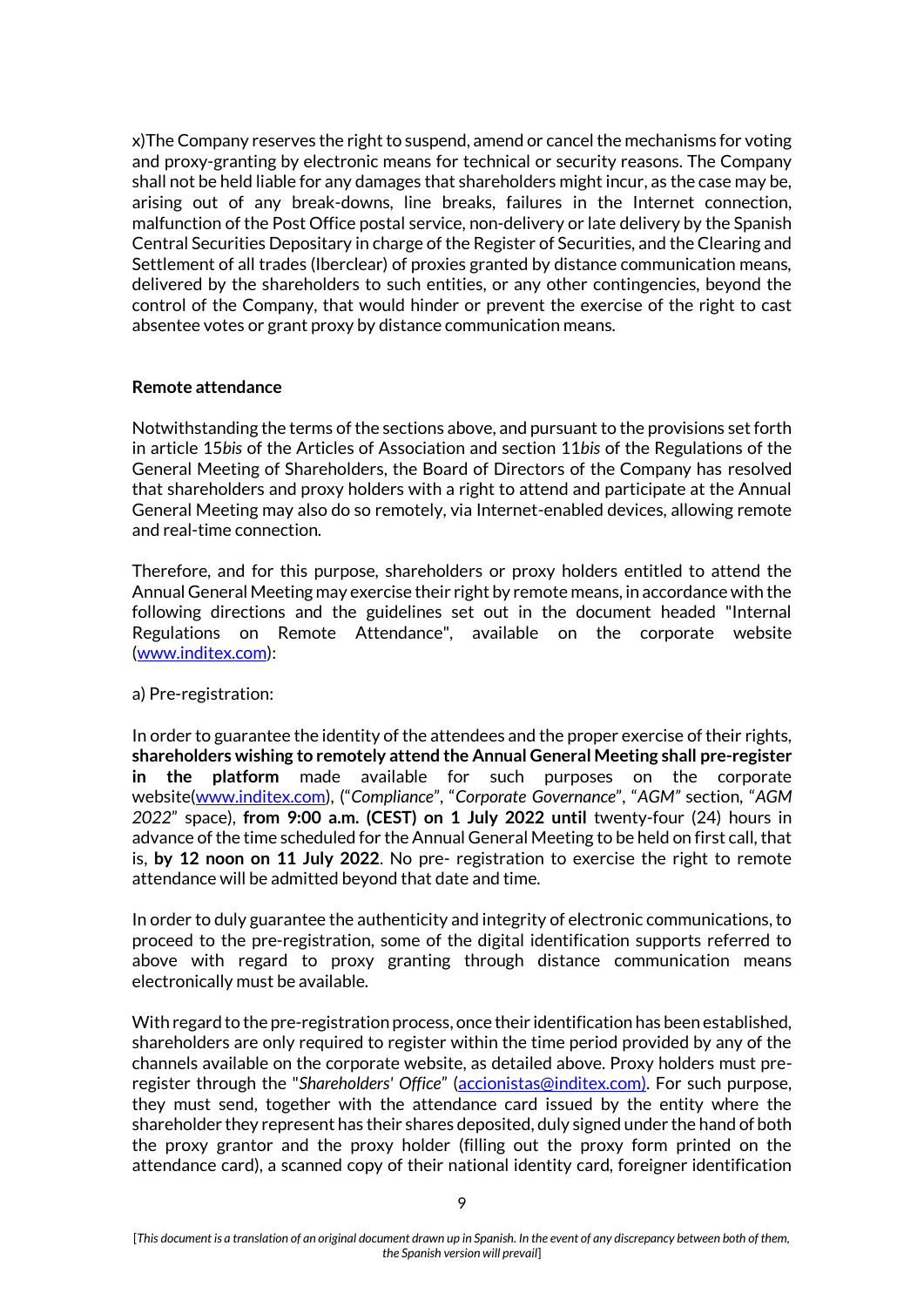number or passport. Alternatively, they may also submit the "Proxy and Absentee Voting Card" that the Company makes available to shareholders on the corporate website [\(www.inditex.com](http://www.inditex.com/)),in the "*Compliance*", "*Corporate Governance*", "*AGM*" section. Proxy holders must send a duly completed copy of such form signed under their hand in the "*Proxy-granting*" section together with the attendance card issued by the entity where the shareholder they represent has its shares deposited, to the address indicated above, together with a scanned copy of their national ID card, national ID card for foreigners or passport.

With regard to proxy holders of shareholders who are legal persons, they must also send to the aforementioned address a scanned copy of the document in support of the authorities to represent the legal entity shareholder.

Said documentation **must be submitted twenty-four (24) hours in advance** of the time scheduled for the Annual General Meeting to be held on first call, that is, **by 12 noon (CEST) on 11 July 2022.**

b) Verification of the right to attend:

From the close of the pre-registration period until the time when logging in for remote attendance at the Annual General Meeting is opened, the Company will verify the status of the registered persons as shareholders (or proxy holders). At any rate, remote attendance will be subject to verification to establish that the registered shareholder has the right to attend the Annual General Meeting, in accordance with the requirements set forth in the "Right to Attend" section of this document (and provided that the requirements and provisions of statute, the Articles of Association (article 17) and the Regulations of the General Meeting of Shareholders (section 12) have been complied with, through the proxy-granting form printed on the attendance card in the case of proxy holders).

In any case, proxy holders may be urged to evidence such proxy on the same day the Annual General Meeting is to be held.

Once the right to attend has been verified, the shareholder or proxy holder may remotely attend and cast absentee vote at the Annual General Meeting by logging in on the day the meeting is held.

c) Logging in and attendance at the Annual General Meeting:

Shareholders, or proxy holders, who have pre-registered to remotely attend the Annual General Meeting must log in to the platform available for such purposes on the corporate website [\(www.inditex.com](http://www.inditex.com/)) ("*Compliance*", *"Corporate Governance*", "*AGM*" section)**, between 10:00 a.m. and 12 noon (CEST) on 12 July 2022** if, as scheduled, the Annual General Meeting is held on first call (or on the following day, in the same time slot, if it is held on second call), and identify themselves in any of the forms described above. No access of attendees will be accepted outside of the aforementioned time slot.

Remote attendance at the Annual General Meeting is equivalent to attendance in person. Therefore, remote attendance shall prevail over absentee votes cast in advance and proxies granted in advance of the Annual General Meeting.

The Annual General Meeting will be streamed live on the corporate website.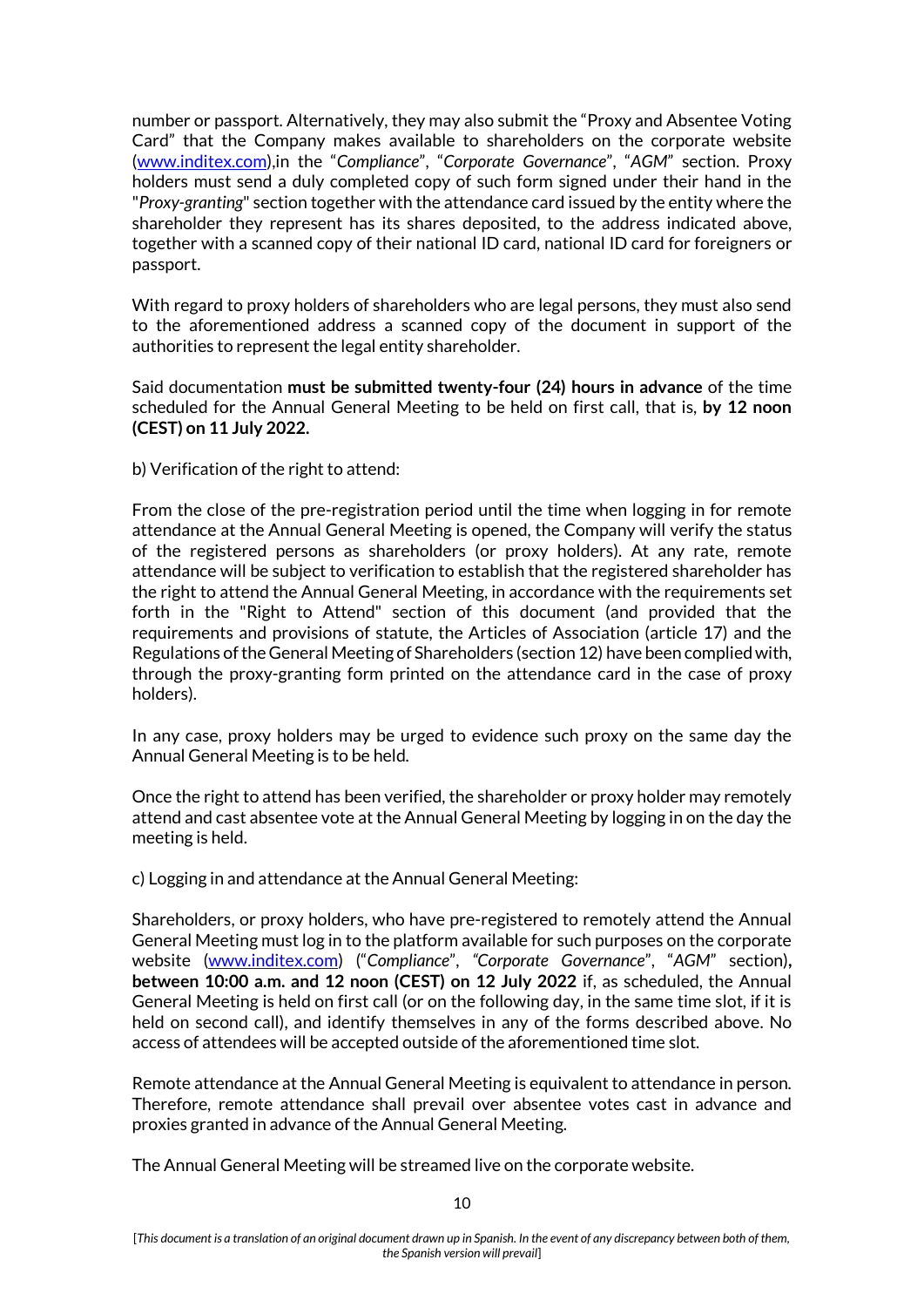d) Addresses and questions from the floor:

Shareholders (or proxy holders) remotely participating at the Annual General Meeting who intend to take the floor or request from the Board of Directors any information or clarifications they may deem necessary or raise any question they may think appropriate regarding (i) agenda items; (ii) the information made available to the public disclosed by the Company to CNMV since 13 July 2021, date on which the last Annual General Meeting was held; and (iii) the auditor's reports on the individual Annual Accounts and Directors' Report of Inditex, S.A., and the consolidated Annual Accounts and consolidated Directors' Report of the Inditex Group for financial year ended 31 January 2022, **must submit their address, proposal or question in writing** and in the form and pursuant to the terms and conditions established on the corporate website **from 10:00 a.m. (CEST) on 12 July 2022**  if, as scheduled, the Annual General Meeting is held on first call (or on the following day, in the same time slot, if held on second call) **until the end of the time limit set for addresses and questions from the floor is indicated**. Addresses and questions will be read out, if appropriate, during the time slot reserved for Q&A. Shareholders or proxy holders wishing for their questions to be recorded in the minutes of the AGM shall expressly indicate it when they pose their questions.

Requests for information or clarification validly raised by those remotely attending shall be answered in writing to the party concerned within seven calendar days after the Annual General Meeting without prejudicie to the possibility of doing so during the time slot reserved for Q&A at the Annual General Meeting.

Valid requests for information, clarifications or questions raised following said procedure and the answers provided shall be posted on the Company's website. When the information requested by any shareholder is available in a clear, express and direct manner on the Company's website ([www.inditex.com](http://www.inditex.com/)), the board's answer may merely refer to the above mentioned information.

# e) Voting:

Shareholders or proxy holders, who remotely attend the Annual General Meeting may vote using the platform available for such purposes on the corporate website [\(www.inditex.com](http://www.inditex.com/)) ("*Compliance*", "*Corporate Governance*", "*AGM*" section), on the proposed resolutions regarding agenda items, from the beginning of the Annual General Meeting and until the time when the close of the voting time for the proposed resolutions is announced**.**

Where shareholders or proxy holders fail to specify the sense of their vote, it will be understood that they vote for the proposed resolutions submitted by the Board of Directors on each agenda item.

Shareholders or proxy holders may vote on proposed resolutions corresponding to nonagenda items from the time they are read and until the time in which the vote is adjourned.

The mechanisms used to cast votes remotely are provided with the due guarantees to identify the shareholder exercising the right to vote and to ensure the security of electronic communications. Remote attendance of shareholders or proxy holders will be equivalent to attending the Annual General Meeting in person. Therefore, the rules on voting and on the passing of resolutions provided for in the Articles of Association and the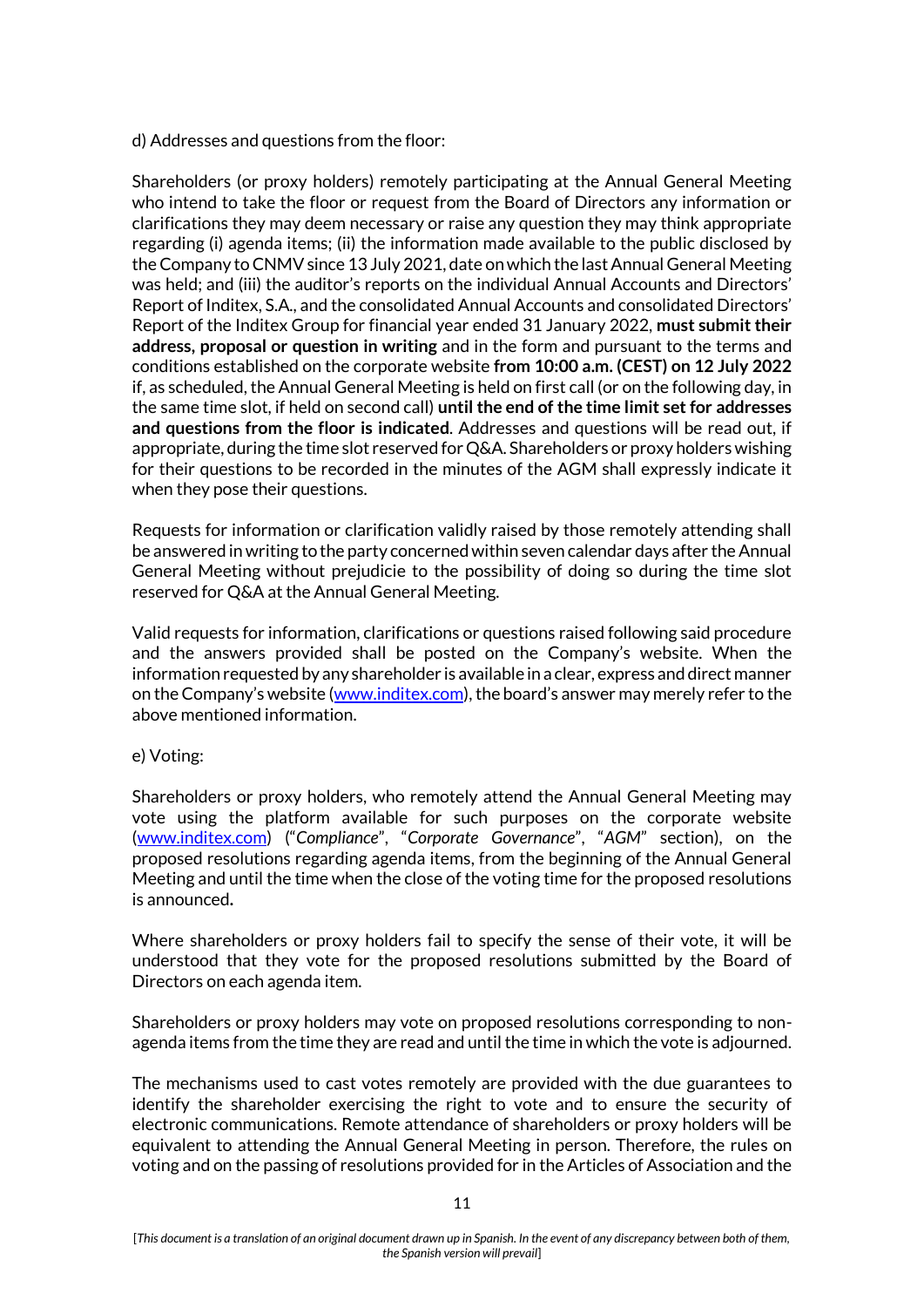Regulations of the General Meeting of Shareholders for shareholders or proxy holders attending in person will be also applicable to those remotely attending.

Shareholders, or proxy holders, who remotely attend and who wish to expressly state that they are leaving the Annual General Meeting so that their vote will not be counted, must do so by sending an electronic communication by the channels provided for to this end on the corporate website.

### f) Other matters:

The Company reserves the right to adopt the appropriate measures in relation to the channels enabled to remotely attend the Annual General Meeting, where necessary for technical or security reasons. The Company shall not be held liable for any damages that shareholders or proxy holders might incur as a result of the occasional unavailability of its website, as well as any other break-down, line break, failure in the Internet connection or any other eventuality of the same or similar nature, beyond the control of the Company, without prejudice to adopting the measures that each situation demands, including an eventual temporary suspension or extension of the Annual General Meeting, if necessary to guarantee the full exercise of the rights of shareholders or proxy holders.

If, due to technical circumstances not attributable to the Company or for security reasons arising out of subsequent circumstances, remote attendance at the Annual General Meeting cannot take place as expected or if a temporary or definitive interruption in communications occurs during the meeting, this circumstance may not be invoked by shareholders as an unlawful deprivation of his or her rights or as grounds for challenging the resolutions passed by the Annual General Meeting.

# **Special measures adopted in response to the COVID-19 pandemic**

In view of the uncertainty surrounding the evolution of the global health crisis resulting from COVID-19 pandemic, shareholders and proxy-holders are hereby informed that if measures or recommendations issued by different administrative or health authorities preventing or advising against holding the Annual General Meeting with shareholders attending physically are in place from the notice calling the meeting and the date when it is scheduled to be held, the Company may resolve to hold a virtual-only meeting on the same dates and at the same time as provided in this notice, i.e. without shareholders, proxy holders or guests attending physically.

In such case, shareholders shall be informed by means of the publication of a supplementary notice hereto, at least 5 days in advance.

In turn, the Company shall inform in due time of any other measures that may be necessary in accordance with the resolutions or recommendations that may be issued by the competent authorities, through its corporate website or by the necessary means according to the scope of the measures.

# **Personal Data Protection**

Personal data shown in this document, those that shareholders and, as the case may be, their proxy holders provide to the Company upon the exercise of their rights to attend, to proxy representation and to vote at the Annual General Meeting, or personal data provided by the financial institutions and investment services companies that are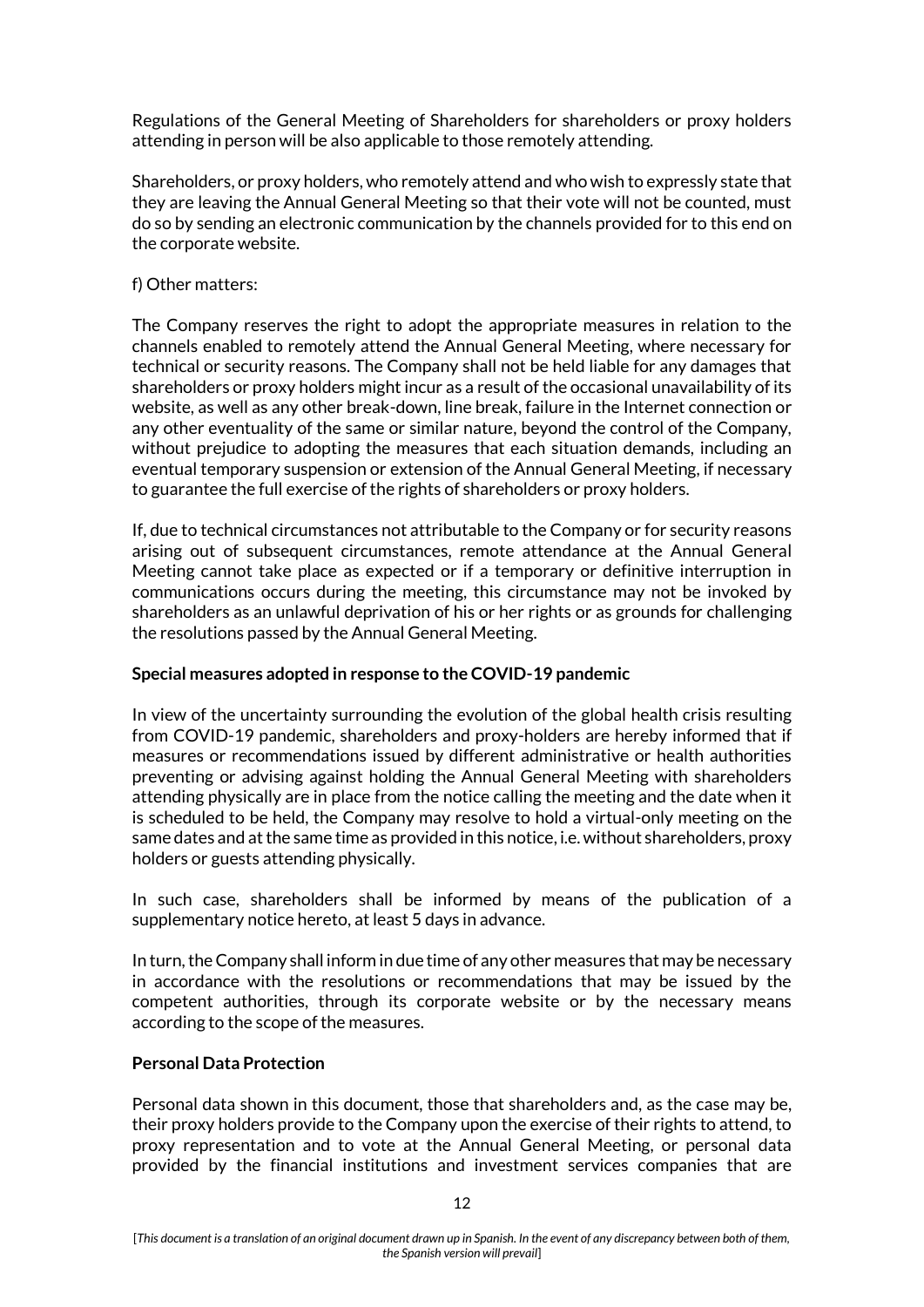depositaries or custodians of the shares held by such shareholders, through the entity in charge of the book-entry, the Spanish Central Securities Depositary in charge of the Register of Securities, and the Clearing and Settlement of all trades (Iberclear), as well as such data which are gathered upon recording the Annual General Meeting (i.e., image and voice), shall be processed under the responsibility of the Company, in order to manage and control both the shareholding relationship and the calling, holding and dissemination of the Annual General Meeting, and comply with its statutory obligations. Data processing is required for such purposes, which are legitimate based upon the relationship with the shareholder and the fulfilment of its statutory obligations.

Data will be provided to the Notary who attends the meeting to take the minutes, and may also be provided to third parties upon the exercise of the statutory right to information. Likewise, they may be accessible to the public to the extent that they are included in the documentation available on the corporate website [\(www.inditex.com\)](http://www.inditex.com/) or are disclosed in the course of the Annual General Meeting which may be recorded and broadcasted through such webpage and via the accredited media. By attending the Annual General Meeting (in person or remotely), attendees consent to be photographed, to the recording of their image and/or voice, and to the reproduction and/or publication and dissemination thereof pursuant to the foregoing terms. The legal basis for the processing of the data consisting of image and/or voice is both the existence of a legitimate interest of the Company in recording and broadcasting the Annual General Meeting, which is acknowledged in the applicable regulations and principles on transparency, and the consent of the shareholder who decides to attend the Annual General Meeting, who has been made available other alternative means to exercise their rights.

Personal data shall be stored while the shareholding relationship exists and for a further period of six (6) years, exclusively for the purposes of addressing any legal or contractual action, unless the period of limitation of any legal or contractual action is, as an exception, higher.

Data subjects may contact and send their requests for the exercise of their rights to access, rectification, erasure or objection, restriction of processing and portability, as well as any other statutory rights on data protection, pursuant to the provisions of Regulation (EU) 2016/679 of the European Parliament and of the Council of 27 April 2016 on the protection of natural persons with regard to the processing of personal data and on the free movement of such data (General Data Protection Regulation), by sending written notice to the Data Protection Officer of the Inditex Group, either to: (i) the registered office of the Company: Avenida de la Diputación, Edificio Inditex, 15143 Arteixo, A Coruña (Spain); or (ii) to the following e-mail address [dataprotection@inditex.com.](mailto:dataprotection@inditex.com) Data subjects may lodge a complaint or request related to data protection to Agencia Española de Protección de Datos [Spanish Data Protection Agency] [\(www.agpd.es\)](http://www.agpd.es/). Further details on the processing of personal data are provided in the Privacy Policy, available on the corporate website [www.inditex.com.](http://www.inditex.com/)

Where personal data of natural persons other than the data subject are provided in the attendance or proxy-granting card, and where a third party attends the Annual General Meeting, shareholders are bound to inform such third party of the issues referred to in the foregoing paragraphs on personal data processing, and meet any other applicable requirements for the appropriate transfer of personal data to the Company, without the Company having to take any further measure vis-à-vis the data subjects. The legal basis for the processing of such third parties' data are the same as the ones for shareholders, described above. Likewise, for further details on the processing of their personal data,